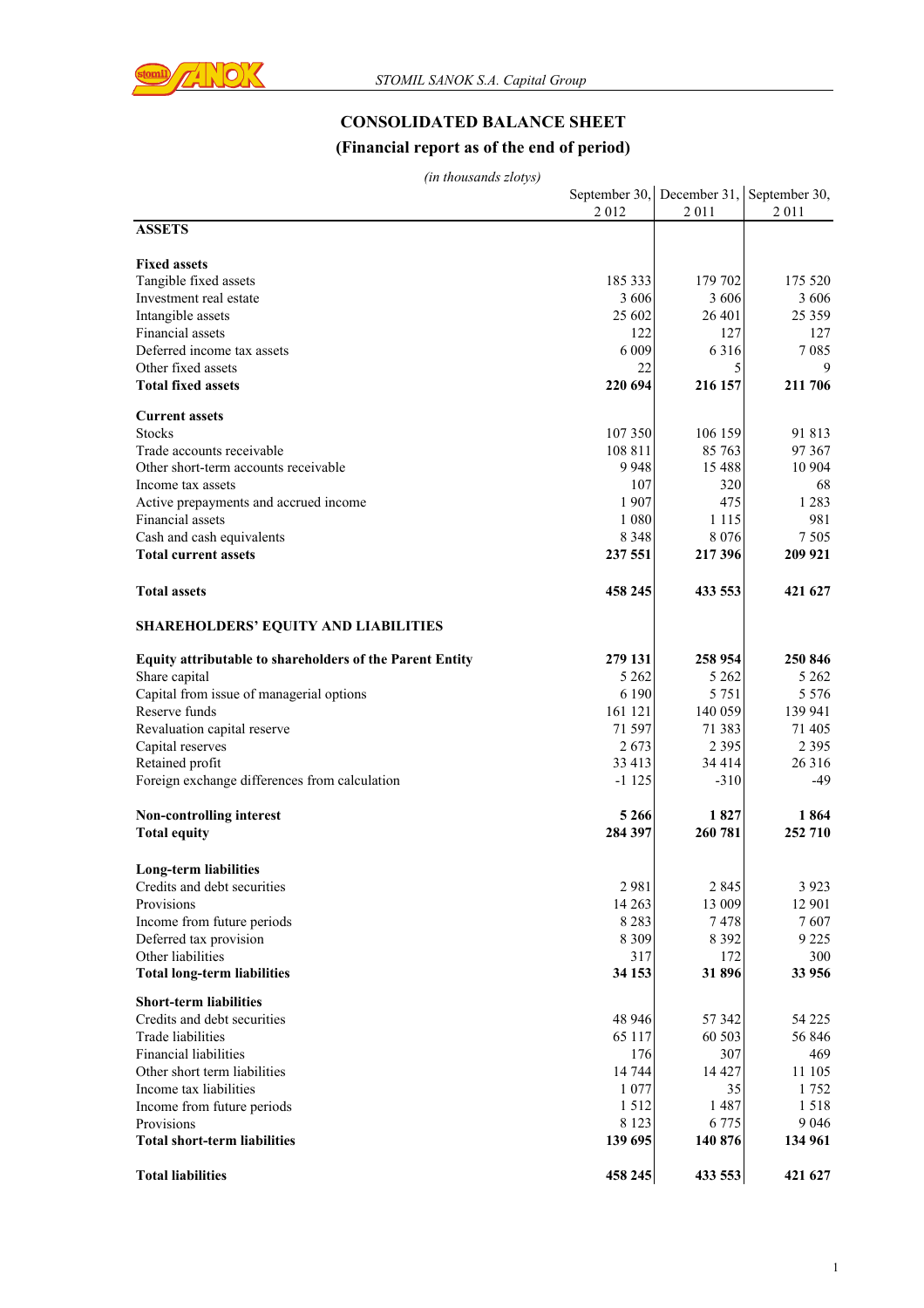

## **CONSOLIDATED PROFIT AND LOSS ACCOUNT**

|                                                   | $01.07.2012 -$ | $01.01.2012 -$ | $01.07.2011 -$ | $01.01.2011 -$ |
|---------------------------------------------------|----------------|----------------|----------------|----------------|
|                                                   | 30.09.2012     | 30.09.2012     | 30.09.2011     | 30.09.2011     |
|                                                   |                |                |                |                |
| <b>Sales revenue</b>                              | 180 152        | 490 266        | 163 319        | 423 129        |
| <b>Cost of sales</b>                              | 143 773        | 395 890        | 125 877        | 332 240        |
| Gross profit on sales                             | 36 379         | 94 376         | 37 442         | 90 889         |
| Selling cost                                      | 7627           | 21 536         | 8 3 3 4        | 22 8 20        |
| General and administrative expenses               | 8 1 6 2        | 23 373         | 7073           | 21 299         |
| <b>Core business result</b>                       | 20 590         | 49 467         | 22 035         | 46 770         |
| Other operating income                            | 821            | 2 1 5 8        | 360            | 3 2 1 2        |
| Other operating expenses                          | 747            | 1603           | 355            | 1 3 4 5        |
| <b>Operating result</b>                           | 20 664         | 50 022         | 22 040         | 48 637         |
| Financial income                                  | 89             | 234            | 68             | 233            |
| Financial expenses                                | 2 4 9 7        | 4 3 8 2        | 220            | 12 038         |
| Result of hyperinflation                          | $\mathbf{0}$   | $\theta$       | 194            | 5 3 4 3        |
| Gain from a bargain purchase                      | 1 4 4 3        | 1 4 4 3        |                |                |
| Pre-tax profit                                    | 19 699         | 47317          | 22 082         | 42 175         |
| Income tax                                        | 3 9 2 1        | 9583           | 4 200          | 9 643          |
| Current                                           | 3 7 2 4        | 9 0 8 4        | 4 4 5 1        | 10 0 54        |
| Deferred                                          | 197            | 499            | $-251$         | $-411$         |
| Net profit                                        | 15 778         | 37 734         | 17882          | 32 532         |
| attributable to shareholders of the Parent Entity | 15 5 94        | 37 059         | 17489          | 31 702         |
| attributable to non-controlling interest          | 184            | 675            | 393            | 830            |
| Weighted average number of shares                 |                | 26 308 502     |                | 26 308 502     |
| Earnings per share                                |                | 1,41           |                | 1,21           |
| Weighted average diluted number of shares         |                | 27 455 342     |                | 27 455 342     |
| Diluted earnings per share                        |                | 1,35           |                | 1,15           |
| Revenue from sales of products                    | 157 689        | 419 211        | 142 995        | 373 855        |
| Revenue from sales of products and materials      | 19 28 9        | 58 783         | 18 744         | 43 440         |
| Other revenues                                    | 3 1 7 4        | 12 272         | 1580           | 5 8 3 4        |
| <b>Total sales revenue including</b>              | 180 152        | 490 266        | 163 319        | 423 129        |
| - revenue generated locally                       | 64 108         | 195 126        | 62 417         | 178 361        |
| - revenue from foreign contractors                | 116 044        | 295 140        | 100 902        | 244 768        |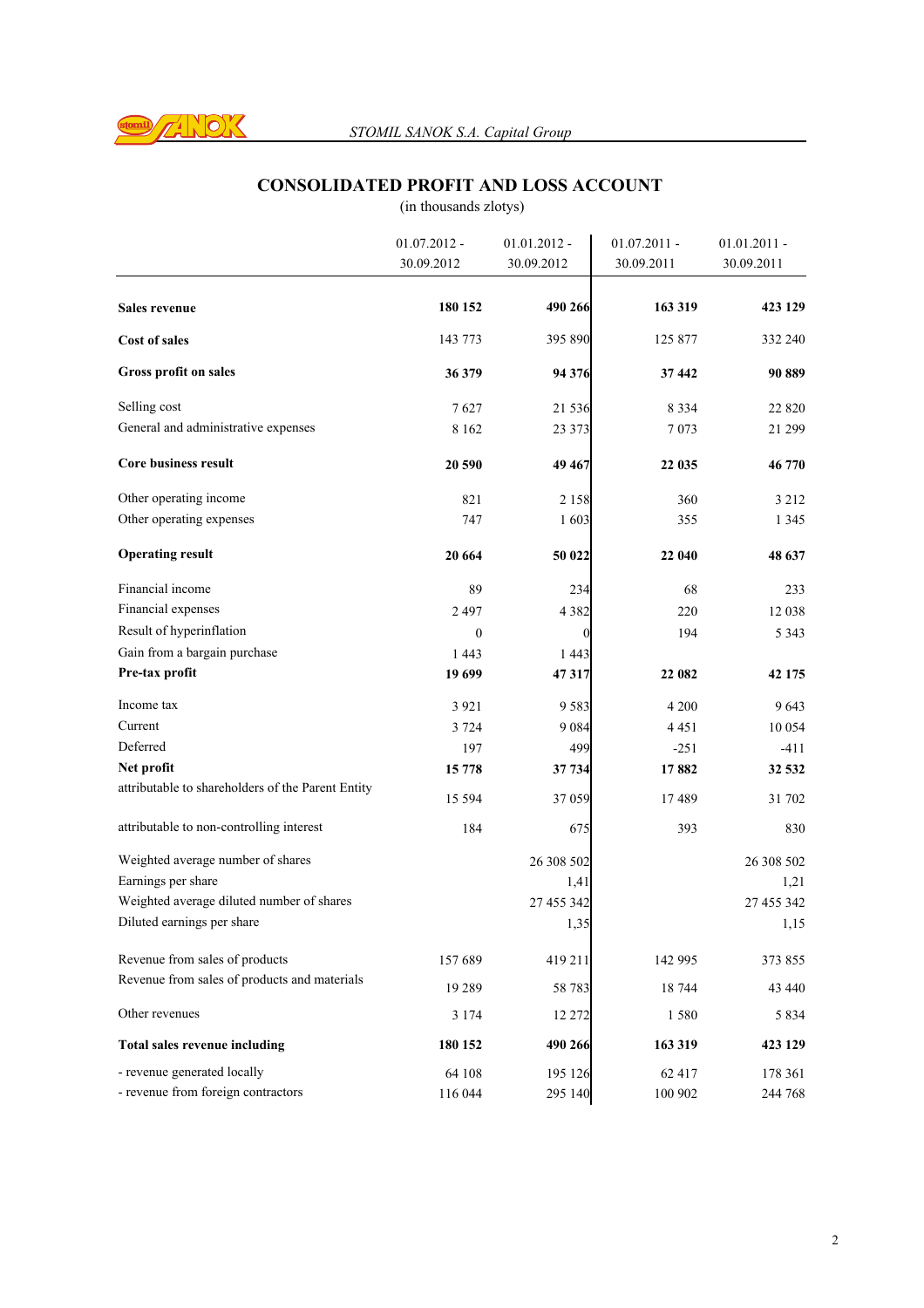

# **CONSOLIDATED CASH FLOW STATEMENT**

| <i>ut monsumo ziviyo</i>                                   | for 9 months | for 9 months |
|------------------------------------------------------------|--------------|--------------|
|                                                            | until        | until        |
|                                                            | 30.09.2012   | 30.09.2011   |
| <b>Cash-flow from operating activities</b>                 |              |              |
| Net profit                                                 | 37 059       | 31 702       |
| Total adjustments:                                         | 17481        | 1588         |
| Profit attributable to the non-controlling shareholders    | 675          | 830          |
| Depreciation                                               | 24 8 85      | 22 448       |
| Net foreign exchange (gains) losses                        | 346          | 72           |
| Net interest and dividends                                 | 1 740        | 1 5 4 9      |
| Income tax on profit before taxation                       | 9084         | 10 0 54      |
| (Gains) losses from investing activities                   | $-609$       | $-2363$      |
| Change in provisions                                       | 2519         | 3 4 1 6      |
| Change in stocks                                           | $-1193$      | $-15320$     |
| Change in accounts receivable                              | $-18724$     | $-32954$     |
| Change in liabilities                                      | 6 5 9 2      | 20 605       |
| Change in active prepayments and accrued income            | $-297$       | $-1590$      |
| Other adjustments                                          | 531          | 3 2 6 8      |
| Income tax paid                                            | $-8068$      | $-8427$      |
| Net cash from operating activities                         | 54 540       | 33 290       |
| Cash flow from investing activities                        |              |              |
| Income from sales of tangible and non-tangible assets      | 12 083       | 8689         |
| Acquisition of tangible and non-tangible fixed assets      | $-38295$     | $-32443$     |
| Dividend paid to minority shareholders                     | $-783$       | $-1116$      |
| Other investing cash outflow                               | $-444$       | $-840$       |
| Net cash from investing activities                         | $-27439$     | $-25710$     |
| <b>Cash-flow from financing activities</b>                 |              |              |
| Proceeds from credits taken                                | 3810         | 14 019       |
| Repayment of credits                                       | $-12069$     | $-6150$      |
| Exchange differences                                       | 54           | 24           |
| Interest paid                                              | $-1742$      | $-1533$      |
| Dividend paid to shareholders                              |              |              |
|                                                            | $-16812$     | $-14116$     |
| Other financing cash outflow                               | $-61$        | $-405$       |
| Net cash from financing activities                         | $-26820$     | $-8161$      |
| Change in cash                                             | 281          | $-581$       |
| Change in cash resulting from foreign exchange differences | $-9$         | 13           |
| Cash at beginning of period                                | 8 0 7 6      | 8 0 7 3      |
| Change in net cash                                         | 272          | $-568$       |
| Cash at end of period                                      | 8 3 4 8      | 7505         |
| including restricted cash                                  | 849          | 1 3 6 4      |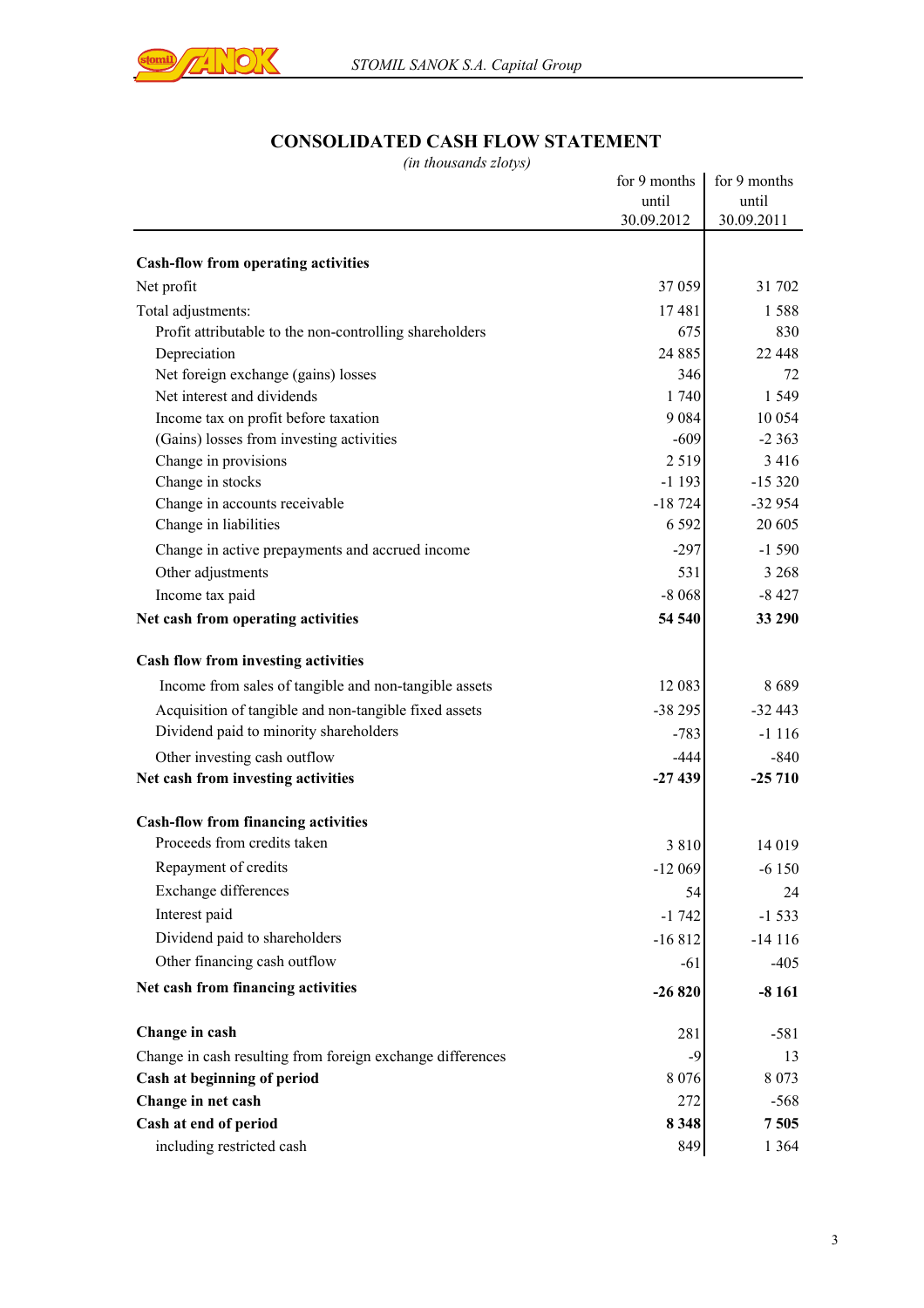

#### **Abridged middle-year financial report of STOMIL SANOK S.A.**

#### **BALANCE SHEET OF DOMINANT UNDERTAKING "STOMIL SANOK" SA**

### **(Financial report as of the end of period)**

|                                                   |                |                     | September 30, December 31, September 30, |
|---------------------------------------------------|----------------|---------------------|------------------------------------------|
|                                                   | 2012           | 2011                | 2 0 1 1                                  |
| <b>ASSETS</b>                                     |                |                     |                                          |
| <b>Fixed assets</b>                               |                |                     |                                          |
| Tangible fixed assets                             | 146 806        | 142 781             | 137 587                                  |
| Investment real estate                            | 109            | 109                 | 109                                      |
| Intangible assets                                 | 24 7 21        | 25 4 82             | 24 4 25                                  |
| Financial assets                                  | 27 439         | 27 183              | 18 987                                   |
| Deferred income tax assets                        | 4 5 0 0        | 4 3 6 5             | 5 0 5 0                                  |
| Long-term accounts receivable                     | 12             | 5                   | 8                                        |
| <b>Total fixed assets</b>                         | 203 587        | 199 925             | 186 166                                  |
|                                                   |                |                     |                                          |
| <b>Current assets</b><br><b>Stocks</b>            | 66 641         | 75 826              | 60 24 6                                  |
| Trade accounts receivable                         | 114 192        | 100 339             | 123 003                                  |
| Other short-term accounts receivable              | 8 4 2 4        | 12 897              | 8763                                     |
| Income tax assets                                 | $\theta$       | 98                  | $\bf{0}$                                 |
| Active prepayments and accrued income             | 1 0 1 2        | 341                 | 927                                      |
| Financial assets                                  | 411            | $\overline{0}$      | $\theta$                                 |
| Cash and cash equivalents                         | 2 4 2 5        | 1 2 9 0             | 1489                                     |
| <b>Total current assets</b>                       | 193 105        | 190 791             | 194 428                                  |
|                                                   |                |                     |                                          |
| <b>Total assets</b>                               | 396 692        | 390 716             | 380 594                                  |
| <b>SHAREHOLDERS' EQUITY AND LIABILITIES</b>       |                |                     |                                          |
| <b>Shareholders' equity</b>                       |                |                     |                                          |
| Share capital                                     | 5 2 6 2        | 5 2 6 2             | 5 2 6 2                                  |
| Capital from issue of managerial options          | 6 1 9 0        | 5 7 5 1             | 5 5 7 6                                  |
| Reserve funds                                     | 154 022        | 132 281             | 132 171                                  |
| Revaluation capital reserve                       | 67 139         | 66 925              | 66 948                                   |
| Retained profit                                   | 29 859         | 38 5 21             | 31 4 4 6                                 |
| Total shareholders' equity                        | 262 472        | 248 740             | 241 403                                  |
|                                                   |                |                     |                                          |
| <b>Long-term liabilities</b><br>Provisions        | 12 3 8 5       | 12 622              | 12 5 5 7                                 |
| Income from future periods                        | 8 2 2 3        | 7420                | 7520                                     |
| Deferred tax provision                            | 7 2 4 9        | 7333                | 8 1 3 8                                  |
| <b>Total long-term liabilities</b>                | 27857          | 27375               | 28 215                                   |
|                                                   |                |                     |                                          |
| <b>Short-term liabilities</b>                     |                |                     |                                          |
| Credits and debt securities                       | 40 519         | 49 918              | 47 3 25                                  |
| Trade liabilities                                 | 46 992         | 47 309              | 45 510                                   |
| Other short term liabilities                      | 9668           | 9922                | 7404                                     |
| Income tax liabilities                            | 862<br>1 1 7 5 | $\theta$<br>1 4 4 8 | 1288<br>1 2 3 3                          |
| Income from future periods                        | 7 1 4 7        | 6 0 0 4             | 8 2 1 6                                  |
| Provisions<br><b>Total short-term liabilities</b> | 106 363        | 114 601             | 110 976                                  |
|                                                   |                |                     |                                          |
| <b>Total liabilities</b>                          | 396 692        | 390 716             | 380 594                                  |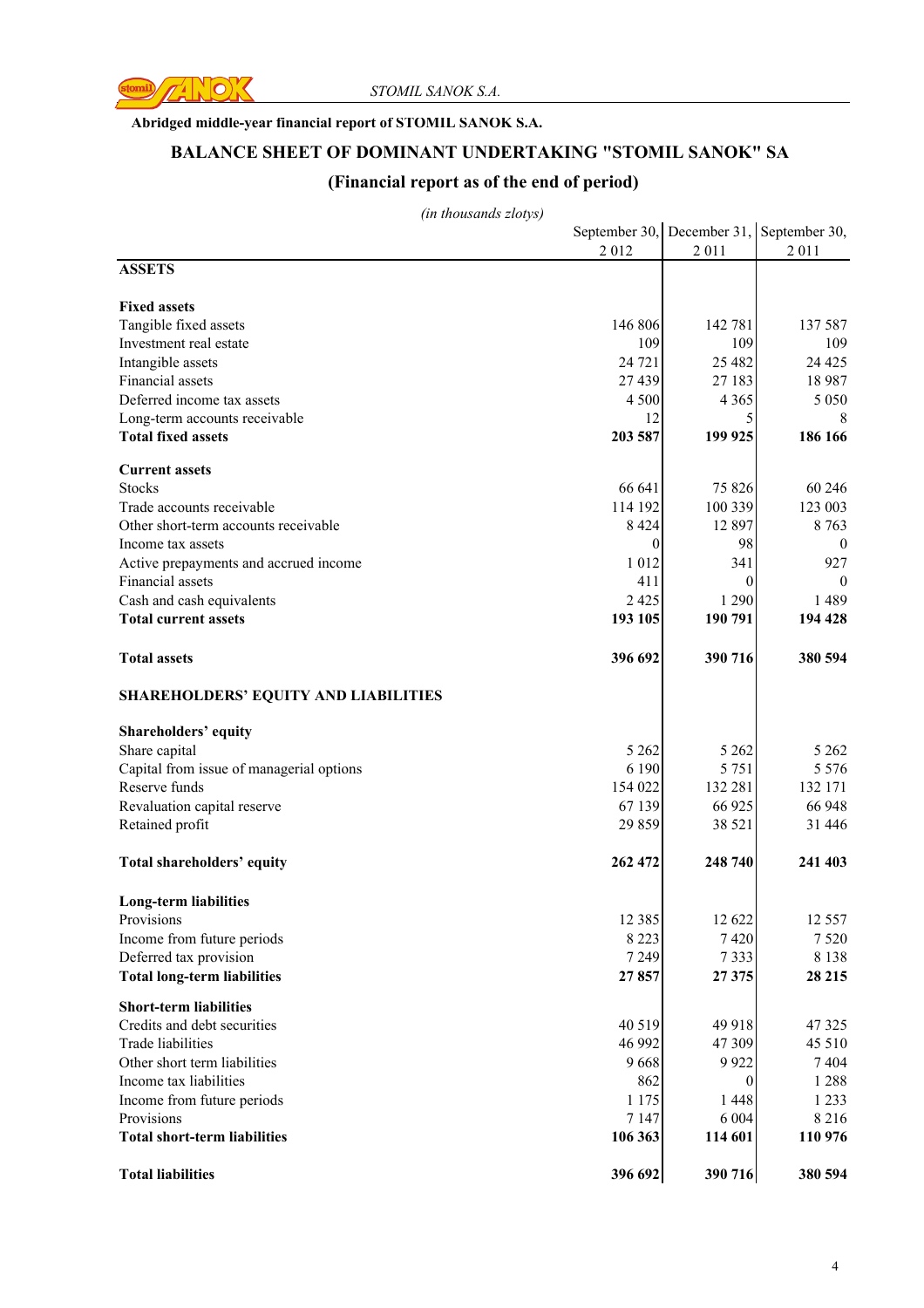

#### *STOMIL SANOK S.A.*

#### **PROFIT AND LOSS ACCOUNT OF DOMINANT UNDERTAKING "STOMIL SANOK" S.A.**

|                                              | $01.07.2012 -$ | $01.01.2012 -$ | $01.07.2011 -$ | $01.01.2011 -$ |
|----------------------------------------------|----------------|----------------|----------------|----------------|
|                                              | 30.09.2012     | 30.09.2012     | 30.09.2011     | 30.09.2011     |
|                                              | 142 865        | 400 540        | 129 781        | 350 996        |
| <b>Sales revenue</b>                         | 117 162        |                |                |                |
| <b>Cost of sales</b>                         |                | 334 616        | 104 150        | 286 977        |
| Gross profit on sales                        | 25 703         | 65 924         | 25 631         | 64 019         |
| Selling cost                                 | 4312           | 11 826         | 4 5 4 0        | 12 9 26        |
| General and administrative expenses          | 5972           | 17054          | 4917           | 15 477         |
| <b>Core business result</b>                  | 15419          | 37 044         | 16 174         | 35 616         |
| Other operating income                       | 269            | 1 1 5 1        | 280            | 2951           |
| Other operating expenses                     | 243            | 879            | 304            | 1 0 0 1        |
| <b>Operating result</b>                      | 15445          | 37316          | 16 150         | 37 566         |
| Financial income                             | $-610$         | 1642           | 2 1 2 1        | 2668           |
| Financial expenses                           | 663            | 1489           | 1497           | 2 14 1         |
| Pre-tax profit                               | 14 172         | 37 469         | 16 774         | 38 093         |
| Income tax                                   | 3016           | 7610           | 3 100          | 7810           |
| Current                                      | 3 1 6 0        | 7559           | 3 5 9 3        | 8496           |
| Deferred                                     | $-144$         | 51             | $-493$         | $-686$         |
| Net profit                                   | 11 156         | 29859          | 13 674         | 30 283         |
| Weighted average number of shares            |                | 26 308 502     |                | 26 308 502     |
| Earnings per share                           |                | 1,13           |                | 1,15           |
| Weighted average diluted number of shares    |                | 27 455 342     |                | 27 455 342     |
| Diluted earnings per share                   |                | 1,09           |                | 1,10           |
| Revenue from sales of products               | 139 474        | 386 947        | 127 574        | 342 438        |
| Revenue from sales of products and materials | 630            | 1 7 3 4        | 623            | 2 7 2 0        |
| Other revenues                               | 2 761          | 11859          | 1584           | 5838           |
| <b>Total sales revenue including</b>         | 142 865        | 400 540        | 129 781        | 350 996        |
| - revenue generated locally                  | 41 606         | 136 292        | 46 022         | 139 897        |
| - revenue from foreign contractors           | 101 259        | 264 248        | 83 759         | 211 099        |